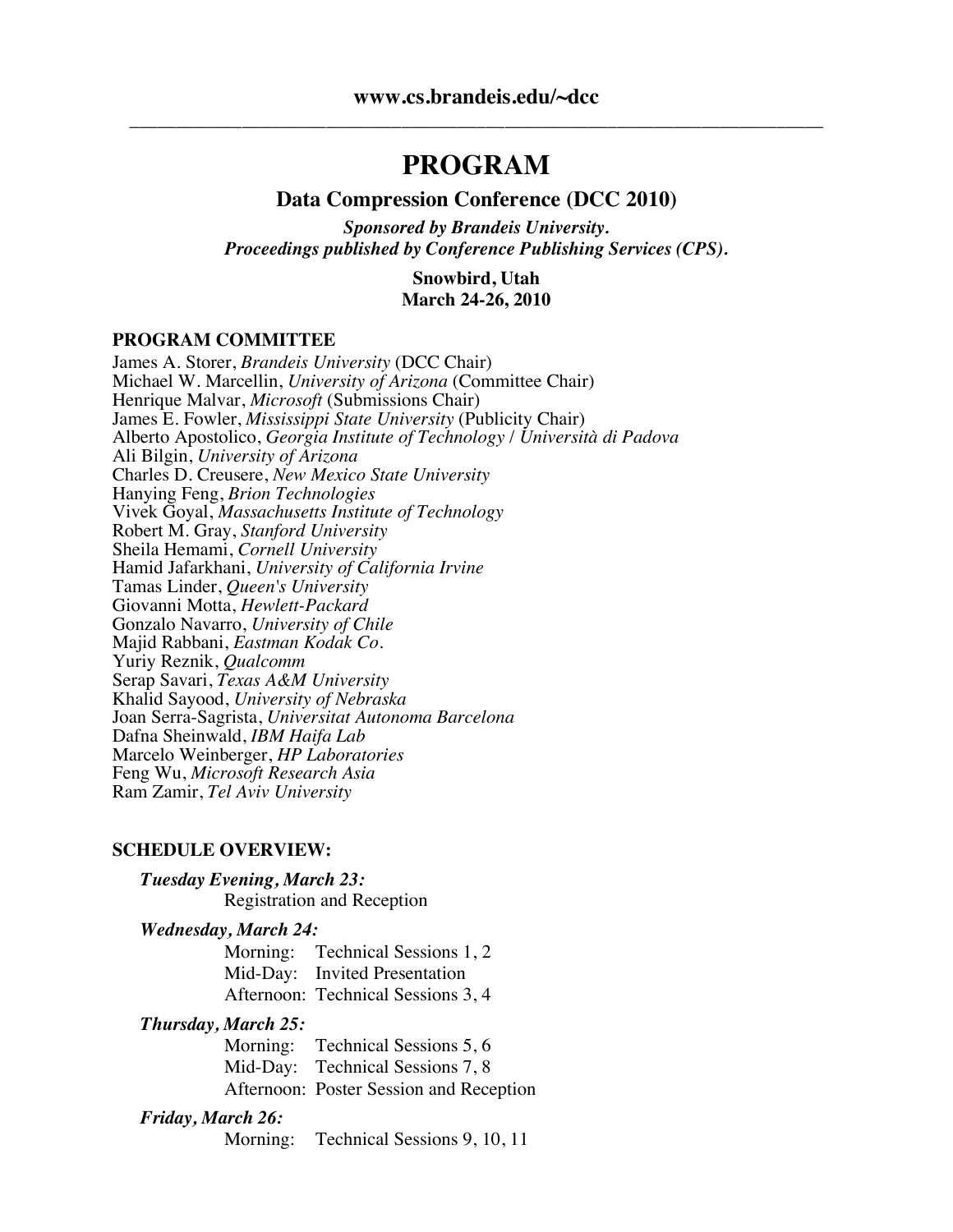## **TUESDAY EVENING**

Registration / Reception, 7:00-10:00pm (Golden Cliff Room)

## **WEDNESDAY MORNING**

| <b>SESSION 1</b>                                                                                    |
|-----------------------------------------------------------------------------------------------------|
| Mark Z. Mao and Robert M. Gray                                                                      |
| <b>Stanford University</b>                                                                          |
| 8:20am: Bounding the Rate Region of Vector Gaussian Multiple Descriptions                           |
|                                                                                                     |
| Guogiang Zhang, W. Bastiaan Kleijn, and Jan Østergaard <sup>†</sup>                                 |
| KTH - Royal Institute of Technology, <sup>†</sup> Aalborg University                                |
| 8:40am: Arbitrary Directional Edge Encoding Schemes                                                 |
|                                                                                                     |
| Zhongyuan Lai, Junhuan Zhu, Zhou Ren, Wenyu Liu, and Baolan Yan <sup>†</sup>                        |
| Huazhong University of Science and Technology, <sup>†</sup> Huazhong Normal University              |
| 9:00am: Maximum Mutual Information Vector Quantization                                              |
|                                                                                                     |
| Matteo Danieli, Søren Forchhammer, Jakob Dahl Andersen,                                             |
| Lars P. B. Christensen <sup>†</sup> , and Søren Skovgaard Christensen <sup>†</sup>                  |
| Technical University of Denmark, Nokia Denmark                                                      |
|                                                                                                     |
| Dror Baron and Tsachy Weissman <sup>†</sup>                                                         |
| Technion - Israel Institute of Technology, <sup>†</sup> Stanford University                         |
| 9:40am: Rate Distortion Bounds for Binary Erasure Source Using Sparse                               |
|                                                                                                     |
| Grégory Demay, Vishwambhar Rathi, and Lars K. Rasmussen<br>KTH - Royal Institute of Technology      |
| <b>Break:</b> 10:00am - 10:20am                                                                     |
| <b>SESSION 2</b>                                                                                    |
| 10:20am: Local Average-Based Model of Probabilities for JPEG2000 Bitplane Coder59                   |
| Francesc Aulí-Llinàs                                                                                |
| Universitat Autònoma de Barcelona, Spain                                                            |
|                                                                                                     |
| Vanessa Testoni, Max H. M. Costa, Darko Kirovski <sup>†</sup> , and Henrique S. Malvar <sup>†</sup> |
| University of Campinas - Unicamp, Microsoft Research                                                |
|                                                                                                     |
| <b>Thomas Richter</b>                                                                               |
| University of Stuttgart                                                                             |
| 11:20am: Subsampling-Adaptive Directional Wavelet Transform for Image Coding  89                    |
| Jizheng Xu and Feng Wu                                                                              |

| Microsoft Research Asia                                                  |  |
|--------------------------------------------------------------------------|--|
|                                                                          |  |
| José Lino Monteagudo-Pereira, Francesc Aulí-Llinàs, Joan Serra-Sagristà, |  |
| and Joan Bartrina-Rapesta                                                |  |
| Universitat Autònoma de Barcelona, Spain                                 |  |
| $12.00$ noon: A Lossless Circuit Lavout Image Compression Algorithm      |  |

| 12:00noon: A Lossless Circuit Layout Image Compression Algorithm |  |
|------------------------------------------------------------------|--|
|                                                                  |  |
| Jeehong Yang and Serap A. Savari <sup>†</sup>                    |  |
| University of Michigan, Texas A&M University                     |  |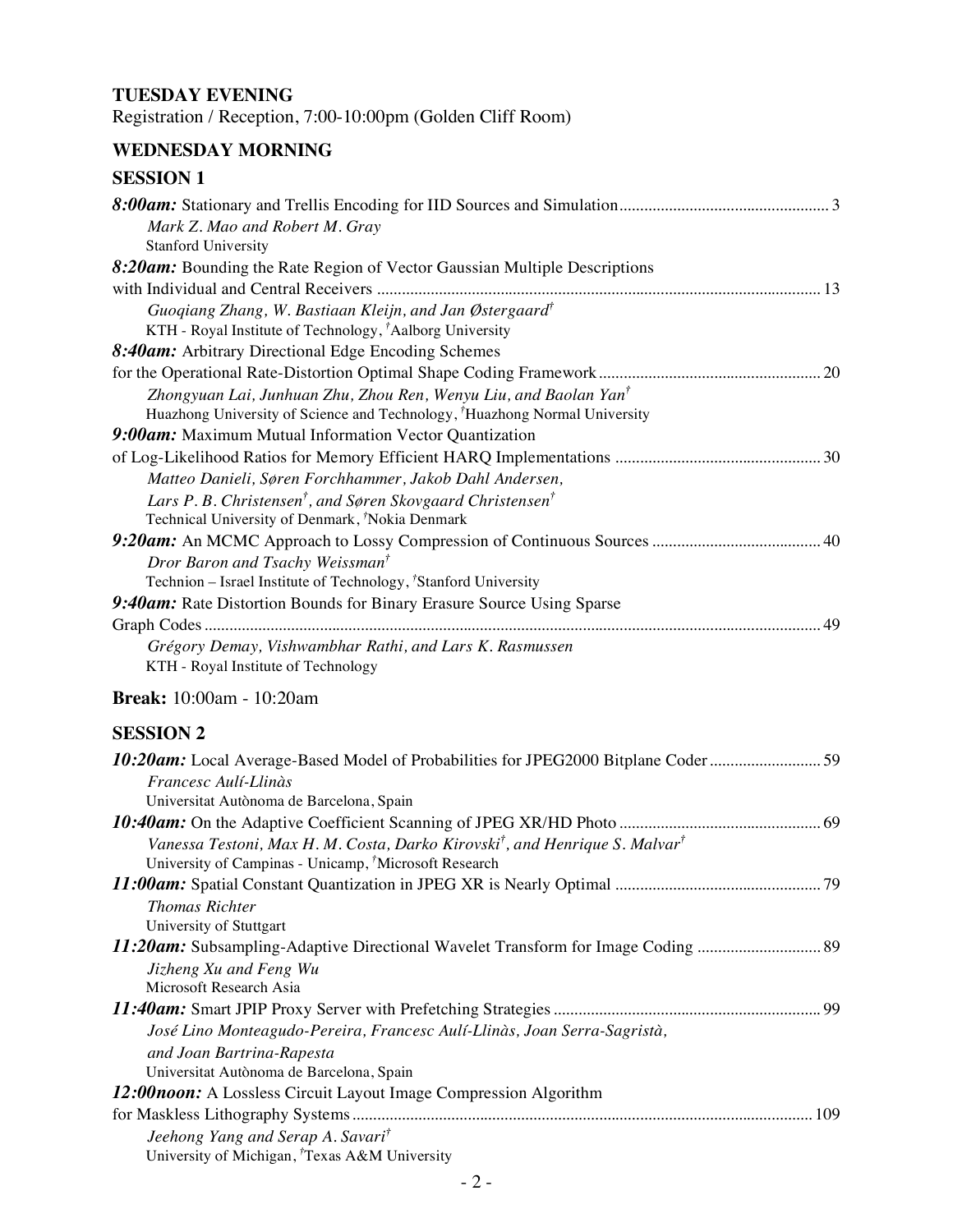#### **Lunch Break:** 12:20pm - 2:30pm

#### **WEDNESDAY MID-DAY INVITED PRESENTATION**

2:30pm - 3:30pm

#### **Block-Based Compressed Sensing of Images and Video**

*James E. Fowler, Mississippi State University*

Compressed sensing has received significant attention in recent years, primarily as a mathematical phenomenon. There has been, on the other hand, significantly less attention paid towards incorporation of compressed-sensing methodology into practical signal-processing applications. In this talk, we consider compressed sensing in the context of several image and video applications. The foundations of our discussion rest on a recent block-based strategy for compressed-sensing recovery of a single still image. In our approach, block-based random image sampling is coupled with a projection-driven compressed-sensing recovery that encourages sparsity in the domain of an image transform simultaneously with a smooth reconstructed image. The proposed approach yields images with quality that matches or exceeds that produced by a popular, yet computationally expensive, technique which minimizes total variation. This still- image reconstruction is then extended to multiview image sets, incorporating inter-image disparity compensation into the image-recovery process in order to take advantage of the high degree of inter-image correlation common to multiview scenarios. Finally, a similar approach is adopted for the reconstruction of video in which each frame has been subject to block-based random projections, and motion estimation and motion compensation across an entire group of frames informs the compressed-sensing recovery process.

**Break:** 3:30 - 4:00pm

#### **WEDNESDAY AFTERNOON**

#### **SESSION 3**

| 4:00pm: Estimation-Theoretic Delayed Decoding of Predictively Encoded                               |
|-----------------------------------------------------------------------------------------------------|
|                                                                                                     |
| Jingning Han, Vinay Melkote, and Kenneth Rose                                                       |
| University of California, Santa Barbara                                                             |
| 4:20pm: Causal Transmission of Colored Source Frames over a Packet Erasure Channel  129             |
| Ying-zong Huang, Yuval Kochman, and Gregory W. Wornell                                              |
| Massachusetts Institute of Technology                                                               |
| 4:40pm: Spatially Scalable Video Coding Based on Hybrid Epitomic Resizing  139                      |
| Qijun Wang, Ruimin Hu, and Zhongyuan Wang<br>Wuhan University                                       |
|                                                                                                     |
| Jia Wang and Xiaolin Wu <sup>†</sup>                                                                |
| Shanghai Jiao Tong University, <sup>†</sup> McMaster University                                     |
| <b>Break:</b> 5:20 - 5:40pm                                                                         |
| <b>SESSION 4</b>                                                                                    |
|                                                                                                     |
| Emrah Akyol, Kenneth Rose, and Tor Ramstad <sup>†</sup>                                             |
| University of California, Santa Barbara, 'Norwegian University of Science and Technology            |
|                                                                                                     |
| Navid Abedini, Sunil P. Khatri, and Serap A. Savari                                                 |
| Texas A&M University                                                                                |
| 6:20pm: Efficient Algorithms for Constructing Optimal Bi-directional Context Sets 179               |
| Fernando Fernández, Alfredo Viola, and Marcelo J. Weinberger <sup>†</sup>                           |
| Universidad de la República, Montevideo, Uruguay, <sup>†</sup> Hewlett Packard Laboratories         |
|                                                                                                     |
| Xiaolin Wu, Hans D. Mittelmann <sup>†</sup> , Xiaohan Wang <sup>‡</sup> , and Jia Wang <sup>*</sup> |
| McMaster University, <sup>†</sup> Arizona State University, <sup>‡</sup> Research in Motion,        |
| *Shanghai Jiaotong University                                                                       |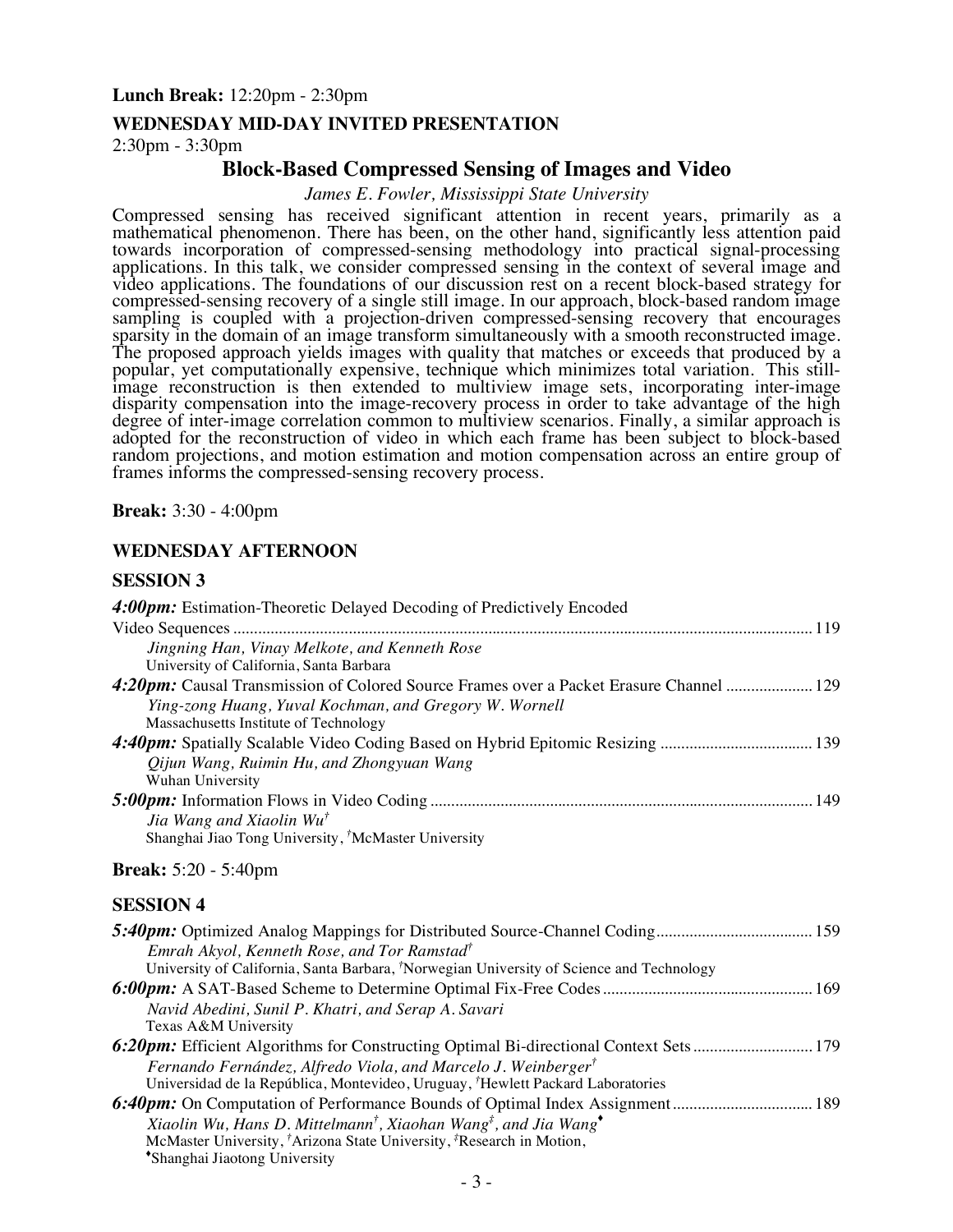## **THURSDAY MORNING**

## **SESSION 5**

| Nieves R. Brisaboa, Antonio Fariña, Juan R. López, Gonzalo Navarro <sup>†</sup> ,                                                                                                |
|----------------------------------------------------------------------------------------------------------------------------------------------------------------------------------|
| and Eduardo R. López                                                                                                                                                             |
| University of A Coruña, <sup>†</sup> University of Chile                                                                                                                         |
| 8:20am: Neural Markovian Predictive Compression: An Algorithm for Online                                                                                                         |
| .209                                                                                                                                                                             |
| Erez Shermer <sup>†</sup> , Mireille Avigal <sup>†</sup> , and Dana Shapira <sup>†,‡</sup><br><sup>†</sup> The Open University of Israel, <sup>‡</sup> Ashkelon Academic College |
| 8:40am: An Efficient Algorithm for Almost Instantaneous VF Code Using                                                                                                            |
|                                                                                                                                                                                  |
| Satoshi Yoshida and Takuya Kida                                                                                                                                                  |
| Hokkaido University                                                                                                                                                              |
|                                                                                                                                                                                  |
| Danny Dubé and Vincent Beaudoin                                                                                                                                                  |
| Université Laval                                                                                                                                                                 |
|                                                                                                                                                                                  |
| Sebastian Kreft and Gonzalo Navarro                                                                                                                                              |
| Univeristy of Chile                                                                                                                                                              |
|                                                                                                                                                                                  |
| Dana Shapira and Michael Kats <sup>†</sup>                                                                                                                                       |
| Ashkelon Academic College, <sup><i>†</i></sup> The Open University of Israel                                                                                                     |
| <b>Break:</b> 10:00am - 10:20am                                                                                                                                                  |

## **SESSION 6**

| Anna N. Kim and Tor A. Ramstad                                                           |      |
|------------------------------------------------------------------------------------------|------|
| Norwegian University of Science and Technology                                           |      |
|                                                                                          | .269 |
| O.Y. Bursalioglu and G. Caire                                                            |      |
| University of Southern California                                                        |      |
| <b>11:00am:</b> Fixed-Lag Smoothing for Low-Delay Predictive Coding                      |      |
|                                                                                          | 279  |
| Thomas Arildsen, Jan Østergaard, Manohar N. Murthi <sup>†</sup> , Søren Vang Andersen,   |      |
| and Søren Holdt Jensen                                                                   |      |
| Aalborg University, <sup>†</sup> University of Miami                                     |      |
| 11:20am: Rate-Compatible Slepian-Wolf Coding with Short Non-Binary LDPC Codes            | .288 |
| Kenta Kasai, Takayuki Tsujimoto, Ryutaroh Matsumoto, and Kohichi Sakaniwa                |      |
| Tokyo Institute of Technology                                                            |      |
| <b>11:40am:</b> A Systematic Distributed Quantizer Design Method                         |      |
|                                                                                          | .297 |
| Erdem Koyuncu and Hamid Jafarkhani                                                       |      |
| University of California, Irvine                                                         |      |
| 12:00 noon: Scalar Quantizer Design for Noisy Channel with Decoder Side Information  307 |      |
| Sepideh Shamaie and Farshad Lahouti                                                      |      |
| University of Tehran                                                                     |      |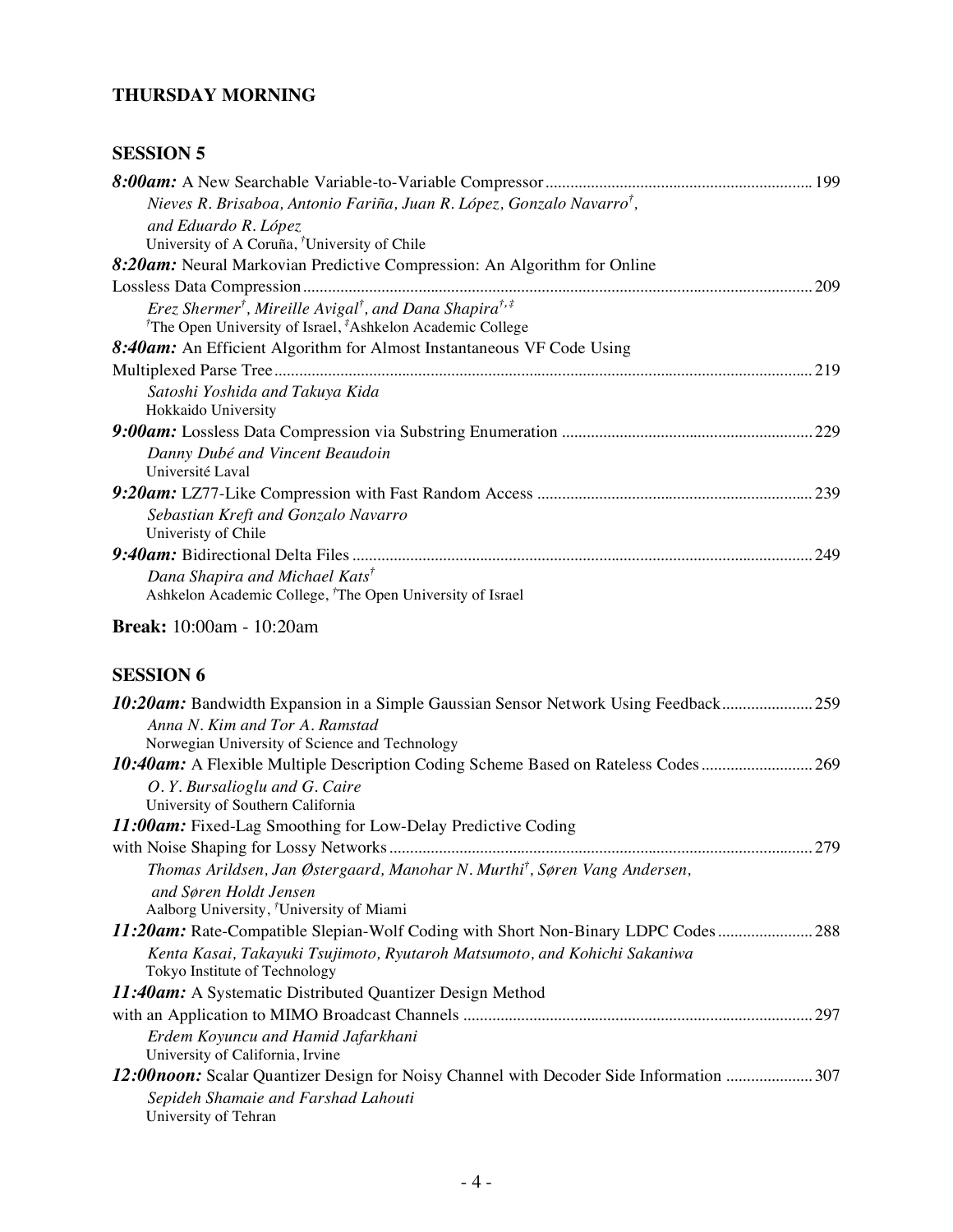## **THURSDAY MID-DAY**

#### **SESSION 7**

| 1:20pm: A Symbolic Dynamical System Approach to Lossy Source Coding with Feedforward 317 |     |
|------------------------------------------------------------------------------------------|-----|
| Ofer Shayevitz                                                                           |     |
| University of California, San Diego                                                      |     |
| <b>1:40pm:</b> When Huffman Meets Hamming: A Class of Optimal Variable-Length            |     |
|                                                                                          | 327 |
| Serap A. Savari and Jörg Kliewer <sup>†</sup>                                            |     |
| Texas A&M University, <sup>†</sup> New Mexico State University                           |     |
|                                                                                          |     |
| Jan Gasthaus, Frank Wood <sup>†</sup> , and Yee Whye Teh                                 |     |
| UCL, <sup>†</sup> Columbia University                                                    |     |
|                                                                                          |     |
| Daniele Cerra <sup>†</sup> and Mihai Datcu <sup>†,‡</sup>                                |     |
| <sup>†</sup> German Aerospace Center (DLR), <sup>‡</sup> Télécom Paris                   |     |

**Break:** 2:40pm - 3:00pm

#### **SESSION 8**

| 3:00pm: On the Systematic Measurement Matrix for Compressed Sensing |  |
|---------------------------------------------------------------------|--|
| -356                                                                |  |
| Zhi Li, Feng Wu <sup>†</sup> , and John Wright <sup>†</sup>         |  |
| Stanford University, <sup>†</sup> Microsoft Research Asia           |  |
| -366                                                                |  |
| Moshe Mishali and Yonina C. Eldar                                   |  |
| Technion - Israel Institute of Technology                           |  |
|                                                                     |  |
| Ruigin Xiong and Wen Gao                                            |  |
| Peking University                                                   |  |

**Break:** 4:00pm - 4:30pm

### **THURSDAY AFTERNOON POSTER SESSION AND RECEPTION**

4:30-7:30pm

In the Golden Cliff Room

(Titles are listed at the end this program; abstracts of each presentation appear in the proceedings.)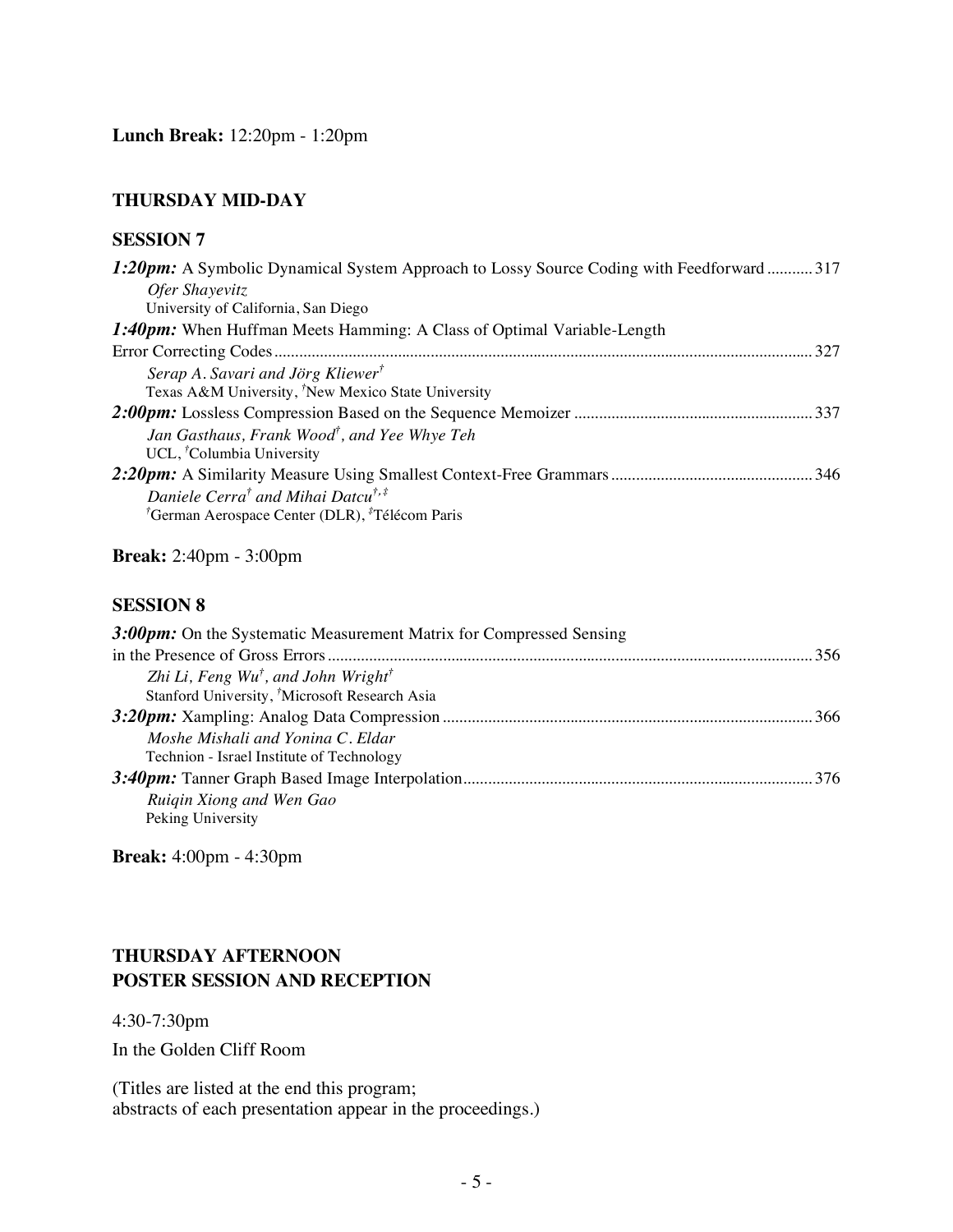## **FRIDAY MORNING**

| <b>SESSION 9</b> |  |
|------------------|--|
|------------------|--|

| Matthew G. Reyes and David L. Neuhoff<br>University of Michigan                                                                                                                                             |  |
|-------------------------------------------------------------------------------------------------------------------------------------------------------------------------------------------------------------|--|
|                                                                                                                                                                                                             |  |
| Martin Burtscher and Paruj Ratanaworabhan <sup>†</sup><br>University of Texas at Austin, <sup>†</sup> Kasetsart University                                                                                  |  |
| 8:40am: Advantages of Shared Data Structures for Sequences of Balanced Parentheses  406                                                                                                                     |  |
| Simon Gog and Johannes Fischer <sup>†</sup><br>Universität Ulm, <sup>†</sup> Universität Tübingen                                                                                                           |  |
| 9:00am: Segment-Parallel Predictor for FPGA-Based Hardware Compressor and Decompressor                                                                                                                      |  |
|                                                                                                                                                                                                             |  |
| Kentaro Sano, Kazuya Katahira, and Satoru Yamamoto<br>Tohoku University                                                                                                                                     |  |
|                                                                                                                                                                                                             |  |
| Sheng-Yuan Chiu, Wing-Kai Hon, Rahul Shah <sup>†</sup> , and Jeffrey Scott Vitter <sup>‡</sup><br>National Tsing Hua University, <sup>†</sup> Louisiana State University, <sup>‡</sup> Texas A&M University |  |
| <b>Break:</b> 9:40am - 10:00am                                                                                                                                                                              |  |
| <b>SESSION 10</b>                                                                                                                                                                                           |  |
|                                                                                                                                                                                                             |  |
| Yan Ye, Giovanni Motta <sup>†</sup> , and Marta Karczewicz <sup>‡</sup>                                                                                                                                     |  |
| Dolby Laboratories, <sup>†</sup> Hewlett Packard Corp., <sup>‡</sup> Qualcomm Inc.                                                                                                                          |  |
| 10:20am: Packet Dropping for Widely Varying Bit Reduction Rates                                                                                                                                             |  |
|                                                                                                                                                                                                             |  |
| Ting-Lan Lin, Jihyun Shin, and Pamela Cosman<br>University of California, San Diego                                                                                                                         |  |
| <b>10:40am:</b> Auto Regressive Model and Weighted Least Squares Based Packet                                                                                                                               |  |
|                                                                                                                                                                                                             |  |
| Yongbing Zhang, Xinguang Xiang, Siwei Ma <sup>†</sup> , Debin Zhao, and Wen Gao <sup>†</sup><br>Harbin Institute of Technology, <sup>†</sup> Peking University                                              |  |
|                                                                                                                                                                                                             |  |
| Ala' Khalifeh and Homayoun Yousefi'zadeh<br>University of California, Irvine                                                                                                                                |  |
| 11:20am: Low-Complexity PARCOR Coefficient Quantizer and Prediction Order Estimator                                                                                                                         |  |
|                                                                                                                                                                                                             |  |
| Yutaka Kamamoto, Takehiro Moriya, and Noboru Harada<br>NTT Communication Science Laboratories                                                                                                               |  |
| <b>Break:</b> 11:40am - 12:00noon                                                                                                                                                                           |  |
| <b>SESSION 11</b>                                                                                                                                                                                           |  |
|                                                                                                                                                                                                             |  |
| Antonella Di Lillo, Giovanni Motta <sup>†</sup> , and James A. Storer<br>Brandeis University, 'Hewlett-Packard Corp.                                                                                        |  |
|                                                                                                                                                                                                             |  |
| Zihong Fan and Antonio Ortega<br>University of Southern California                                                                                                                                          |  |
| 12:40am: Depth Compression of 3D Object Represented by Layered Depth Image504                                                                                                                               |  |
| Sang-Young Park and Seong-Dae Kim<br><b>KAIST</b>                                                                                                                                                           |  |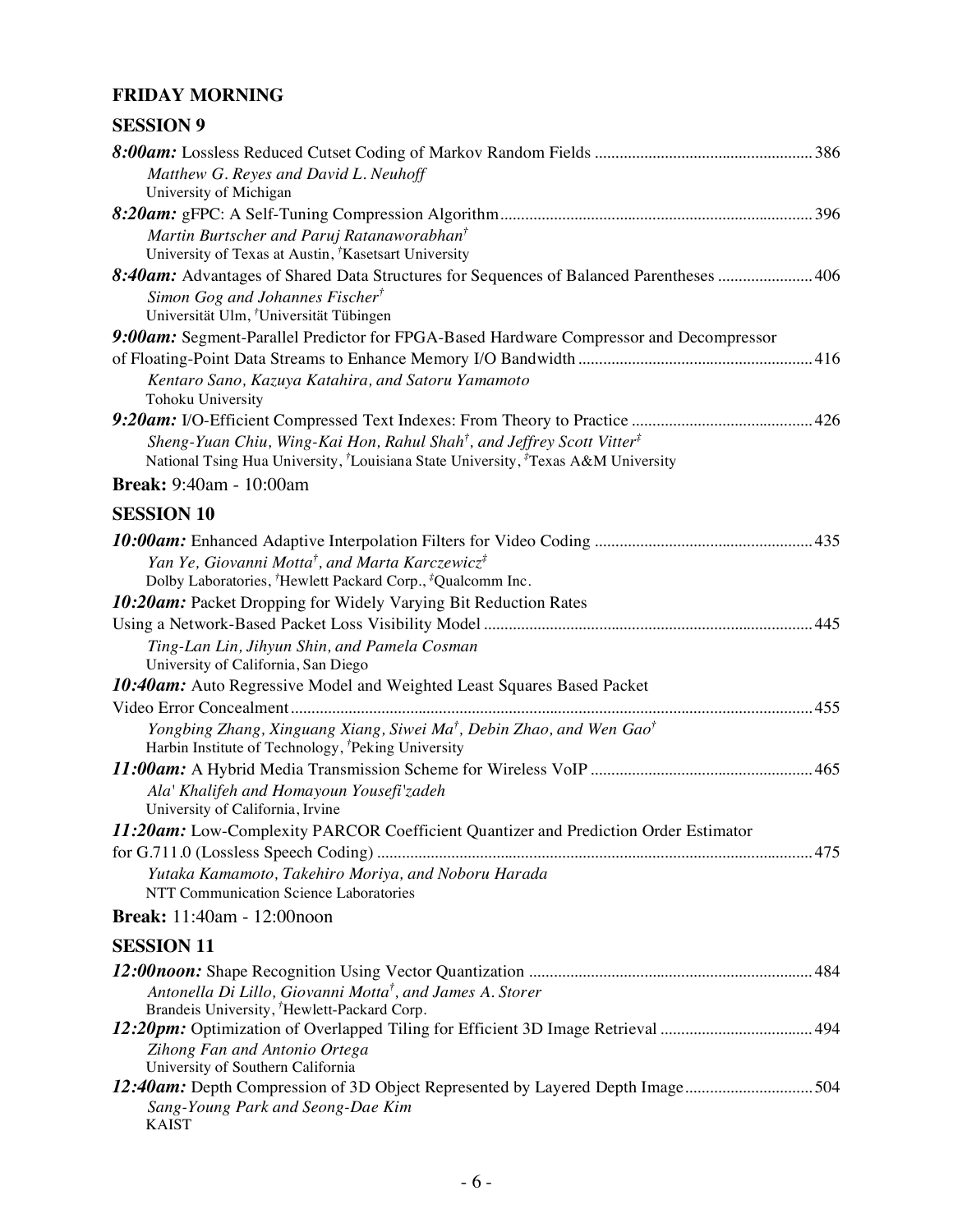# **Poster Session**

(listed alphabetically by first author)

| Joaquín Adiego, Miguel A. Martínez-Prieto, Javier E. Hoyos-Torío,<br>and Felipe Sánchez-Martínez <sup>†</sup><br>Universidad de Valladolid, <sup>†</sup> Universitat d'Alacant                                                                                               |  |
|------------------------------------------------------------------------------------------------------------------------------------------------------------------------------------------------------------------------------------------------------------------------------|--|
| Saif alZahir and Arber Borici<br>University of N. British Columbia                                                                                                                                                                                                           |  |
| Vo Ngoc Anh and Alistair Moffat<br>University of Melbourne                                                                                                                                                                                                                   |  |
| Salman Aslam, Aaron Bobick, and Christopher F. Barnes<br>Georgia Institute of Technology                                                                                                                                                                                     |  |
| Jesús M. Barbero, Eugenio Santos, and Abraham Gutiérrez<br>Polytechnic University of Madrid                                                                                                                                                                                  |  |
| Analysis of LDPC Codes for Compression of Nonuniform Sources<br>Raghunadh K. Bhattar, K. R. Ramakrishnan, and K. S. Dasgupta <sup>†</sup><br>IISc, 'ISRO                                                                                                                     |  |
| P. L. M. Bouttefroy <sup>†,‡</sup> , A. Bouzerdoum <sup>†</sup> , A. Beghdadi <sup>‡</sup> , and S. L. Phung <sup>†</sup><br><sup>†</sup> University of Wollongong, <sup>‡</sup> Université Paris                                                                            |  |
| Weiling Chang <sup>†</sup> , Binxing Fang <sup>†,‡</sup> , Xiaochun Yun <sup>‡</sup> , Shupeng Wang <sup>‡</sup> ,<br>and Xiangzhan Yu <sup>†</sup><br><sup>†</sup> Harbin Institute of Technology, <sup>‡</sup> Chinese Academy of Science                                  |  |
| David M. Chen, Sam S. Tsai, Vijay Chandrasekhar, Gabriel Takacs,<br>Ramakrishna Vedantham <sup>†</sup> , Radek Grzeszczuk <sup>†</sup> , and Bernd Girod<br>Stanford University, <sup><i>'</i></sup> Nokia Research Center                                                   |  |
| A Novel Frame Error Concealment Algorithm Based on Dynamic Texture Synthesis 526<br>Hao Chen, Ruimin Hu, Dan Mao, and Zhongyuan Wang<br>Wuhan University                                                                                                                     |  |
| Image Compression Using the DCT and Noiselets: A New Algorithm<br>Zhuoyuan Chen, Jiangtao Wen, Shiqiang Yang, Yuxing Han <sup>†</sup> ,<br>and John D. Villasenor <sup>†</sup>                                                                                               |  |
| Tsinghua University, <sup>†</sup> University of California, Los Angeles<br>The Non-Existence of Length-5 Perfect Slepian-Wolf Codes of Three Sources 528<br>Samuel Cheng and Rick Ma <sup>†</sup><br>University of Oklahoma, 'Hong Kong University of Science and Technology |  |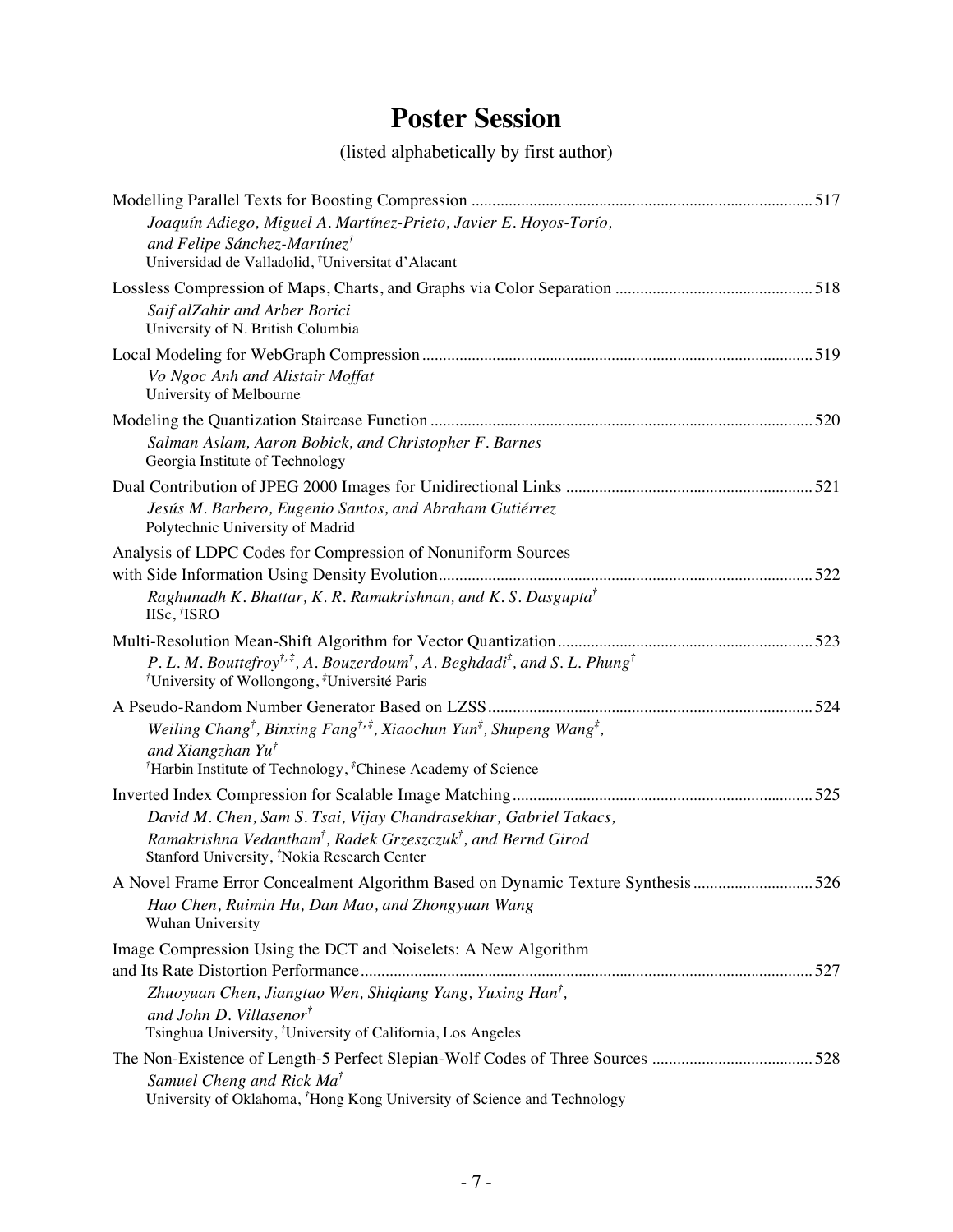| Robust Detection and Lossless Compression of the Foreground in Magnetic Resonance Images  529<br>Andrés Corvetto, Ana Ruedin, and Daniel Acevedo<br>Universidad de Buenos Aires                                                                                                                                                            |
|--------------------------------------------------------------------------------------------------------------------------------------------------------------------------------------------------------------------------------------------------------------------------------------------------------------------------------------------|
| Tree Structure Based Analyses on Compressive Sensing for Binary Sparse Sources 530<br>Jingjing $Fu^{\dagger,\ddag}$ , Zhouchen Lin <sup><math>\ddag</math></sup> , Bing Zeng <sup>†</sup> , and Feng Wu <sup><math>\ddag</math></sup><br><sup>†</sup> Hong Kong University of Science and Technology, <sup>‡</sup> Microsoft Research Asia |
| Data Compression Based on a Dictionary Method Using Recursive Construction of T-Codes 531<br>Kenji Hamano and Hirosuke Yamamoto<br>The University of Tokyo                                                                                                                                                                                 |
| Lossless Compression of Mapped Domain Linear Prediction Residual<br>Noboru Harada, Yutaka Kamamoto, and Takehiro Moriya<br>NTT Communication Science Laboratories                                                                                                                                                                          |
| A Fast Compact Prefix Encoding for Pattern Matching in Limited Resources Devices533<br>S. Harrusi, A. Averbuch, and N. Rabin<br>Tel Aviv University                                                                                                                                                                                        |
| Wing-Kai Hon, Winson Wu, and Ting-Shuo Yang<br>National Tsing Hua University                                                                                                                                                                                                                                                               |
| Wenfei Jiang, Wenyu Liu, Longin Jan Latecki <sup>†</sup> , Hui Liang, Changging Wang,<br>and Bing Feng<br>Huazhong University of Science and Technology, <sup>†</sup> Temple University                                                                                                                                                    |
| Yookyung Kim, Mariappan S. Nadar <sup>†</sup> , and Ali Bilgin<br>University of Arizona, 'Siemens Corporation                                                                                                                                                                                                                              |
| Xuguang Lan, Nanning Zheng, Wen Ma, Miao Hui, and Jianru Xue<br>Xi'an Jiaotong University                                                                                                                                                                                                                                                  |
| <b>Graham Little and James Diamond</b><br>Acadia University                                                                                                                                                                                                                                                                                |
| Error Resilient Dual Frame Motion Compensation with Uneven Quality Protection539<br>Da Liu, Debin Zhao, and Siwei Ma <sup>†</sup><br>Harbin Institute of Technology, <sup>†</sup> Peking University                                                                                                                                        |
| Xiteng Liu<br>McMaster University                                                                                                                                                                                                                                                                                                          |
| An Integrated Algorithm for Fractional Pixel Interpolation and Motion Estimation of H.264 541<br>Jiyuan Lu <sup>†,‡</sup> , Peizhao Zhang <sup>†</sup> , Hongyang Chao <sup>†</sup> , and Paul Fisher <sup>•</sup><br><sup>†</sup> Sun Yat-Sen University, <sup>‡</sup> Guangdong University of Finance, *Winston-Salem State University   |
| A Matrix Completion Approach to Reduce Energy Consumption in Wireless Sensor Networks  542<br>Angshul Majumdar and Rabab K. Ward<br>University of British Columbia                                                                                                                                                                         |
| Miguel A. Martínez-Prieto, Joaquin Adiego, Pablo de la Fuente,<br>and Javier D. Fernández<br>University of Valladolid, Spain                                                                                                                                                                                                               |